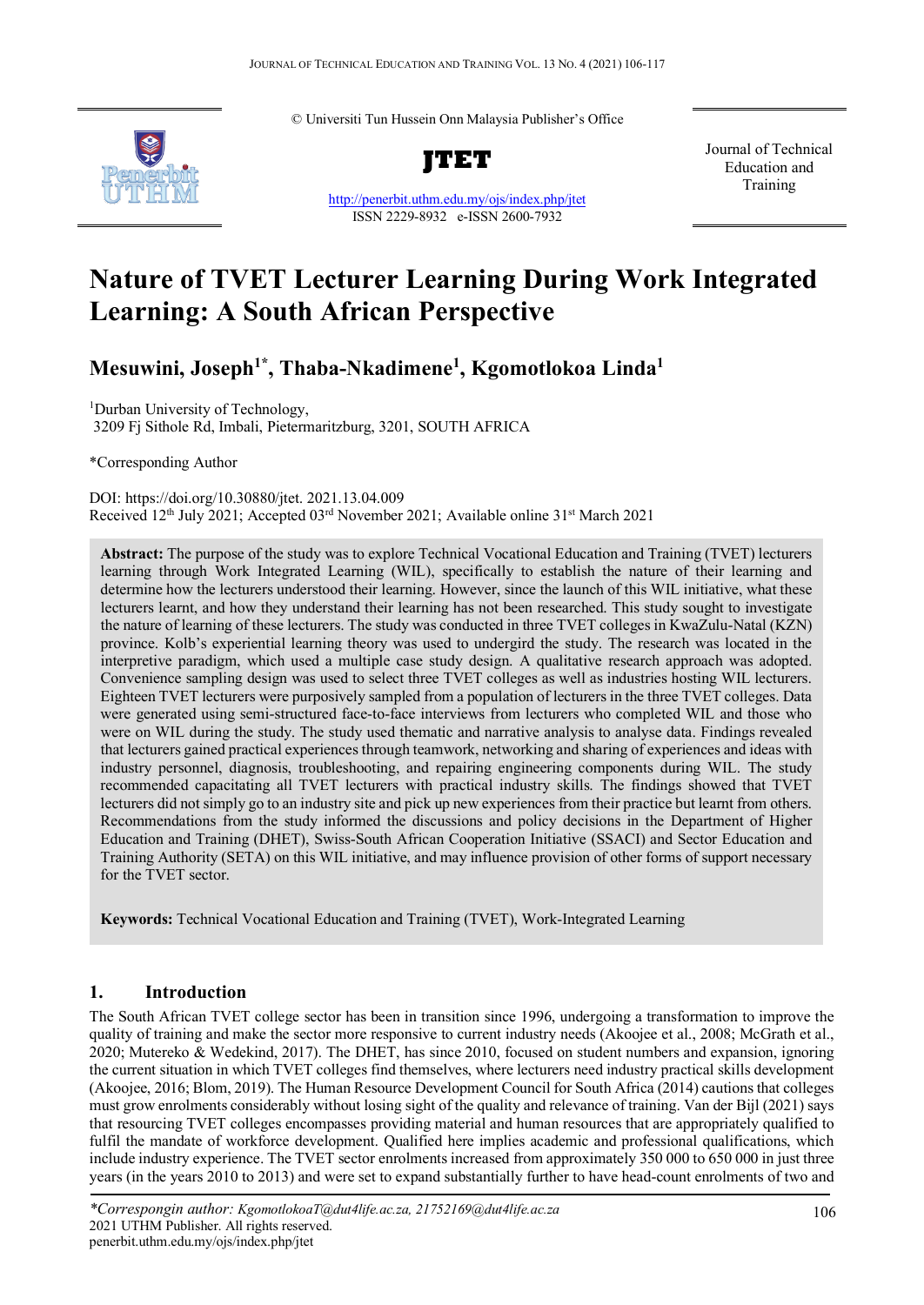a half million by 2030 (Blom, 2014; Department of Higher Education and Training, 2014). In reaction to these developments, Blom (2016b) laments that these quantitative targets were worrying given the lack of corresponding high growth in the provision of TVET lecturers who were appropriately equipped with knowledge, skills, industry exposure, and experience. The student numbers suggested that many appropriately qualified TVET lecturers were needed to ensure that students were well trained. In their study, Marope et al. (2015) admit the lack of industry support for TVET lecturer industry learning exposure. Balfour et al. (2015) also add that some lecturers were not appropriately trained in their teaching areas, and many did not have industry experience. In support, Marope et al. (2015) note that TVET professionals across the globe needed WIL to get the generic practical skills, knowledge and competencies that the lecturers should possess to deliver TVET programmes.

Amedorme and Fiagbe (2013) reiterate that there were generally few TVET lecturers in Ghana. From these few, they had shortfalls in practical experience. In other words, these lecturers lacked WIL. A similar study by Van der Bijl and Taylor (2016) indicates that lecturers were involved in production under the supervision and helped rather than did individual tasks. In contrast, a study by Duncan (2017) reports that lecturers felt empowered in the experience of industry exposure and usually wanted more experiences to foster their industry relationships. To mitigate this challenge, Ghana proposed establishing a college of technology education to train the lecturers in their technical areas. Similarly, Swiss-South African Cooperation Initiative (SSACI) introduced lecturer WIL to address industrial experience for South African TVET lecturers. Donkor et al. (2009) reported that studies of lecturer industrial attachment in a TVET setting were not much reported. This study contributes to the literature on WIL.

Findings on the world trends on TVET lecturer development (Njenga, 2018) revealed that they lacked up-to-date and relevant industry experience and skills. From Malaysia, Khuzainey et al. (2020) conducted a study that focused on equipping practical knowledge and skills consisting of maintenance, inventory of machines, hand tools and works planning to vocational teachers. The results showed that vocational teachers could identify suitable materials, handle and explain the function of hand tools, machines and equipment, design and interpret drawings and work on a maintenance schedule (Khuzainey et al., 2020). The findings align with Alias et al. (2020), who studied an industrial internship model to improve prospective vocational teachers' skills. The findings showed evidence that vocational teachers received handson experience from the new equipment and technologies used in the automotive industry (Alias et al., 2020). In Australia, Smith and Yasukawa (2017) also discovered that VET teachers gained deep industry knowledge and technical authority through industry practice.

TVET lecturers ideally should be multi-faceted professionals with two-in-one qualifications (trade and professional teaching qualifications) (Schmidt, 2019; Swiss-South African Cooperation Initiative, 2016). Moreover, the lecturers were unfamiliar with the technological advancements and the current ways of working in current workplaces (Mabhanda, 2017). This study tries to determine what TVET lecturers learn in the industry during WIL. Against this background, DHET engaged SSACI to collaborate with colleges and the private sector to bring resources together and provide policy and programmatic support so that TVET lecturers could be up-skilled through industry exposure (Duncan, 2017; Swiss-South African Cooperation Initiative, 2011). SSACI played a major role as a negotiator to foster sustainable collegeindustry partnerships so that the TVET curriculum could be aligned to the needs of the industry concerning equipping the TVET lecturers with relevant industrial experience (Swiss-South African Cooperation Initiative, 2016). This led to initiatives such as lecturer WIL which was aimed at providing lecturer industrial experience. The current WIL initiative is built on SSACI's earlier lecturer WBE project, implemented in 2012 and 2013 (SSACI, 2016). Twenty-eight TVET colleges were engaged in piloting work-based exposure (WBE) to provide workplace exposure for TVET college lecturers who visited companies for a week (5 days) to observe the daily routines (Swiss-South African Cooperation Initiative, 2016). The WBE initiative was replaced by the current lecturer WIL in 2014, a two-year programme explored by this study to determine the nature of TVET lecturers' learning in industry and how they understood their learning.

The selection of lecturers to engage in WIL was based on the needs of lecturers who did not have the required industrial exposure to teach in TVET colleges. However, preference was given to entry-level lecturers teaching to give the experience back to the classroom (Majuba TVET College, 2019). In addition, TVET lecturers teaching vocational/technical subjects without a trade test automatically qualified to go on WIL. After the duration of the WIL programme, lecturers sit for a trade test in the field of specialisation (TVET College Times, 2019). A trade test is an occupational testing (examination to test practical knowledge and skills) culminating in a trade-testing certificate (Red Seal) if the lecturer demonstrates essential practical knowledge and skills.

There are 50 TVET colleges in South Africa with 250 registered campuses that deliver engineering and business programmes (Department of Higher Education and Training, 2018). There are 9 TVET colleges in KZN province, with their campuses summing up to fifty-four (Department of Higher Education and Training, 2018; TVET College Times, 2019). The provincial student enrolment for 2016 totalled 120 832, whilst lecturing staff numbers stood at 2426 (Department of Higher Education and Training, 2018). With these figures in mind, (Blom, 2016b) explains that TVET lecturers lacked industrial exposure, which helped reduce the mismatch of TVET college outcomes and industry standards. To this end, SSACI introduced TVET lecturer WIL to equip them with industrial experience to articulate the curriculum according to industry practice. It remains to be seen whether TVET lecturers learning through industrial exposure gained such skills. WIL is relatively new in South Africa, and there has not been much research on the areas indicated by Wedekind and Watson (2016); Jahonga (2020); McGrath and Powell (2016); McGrath et al. (2020).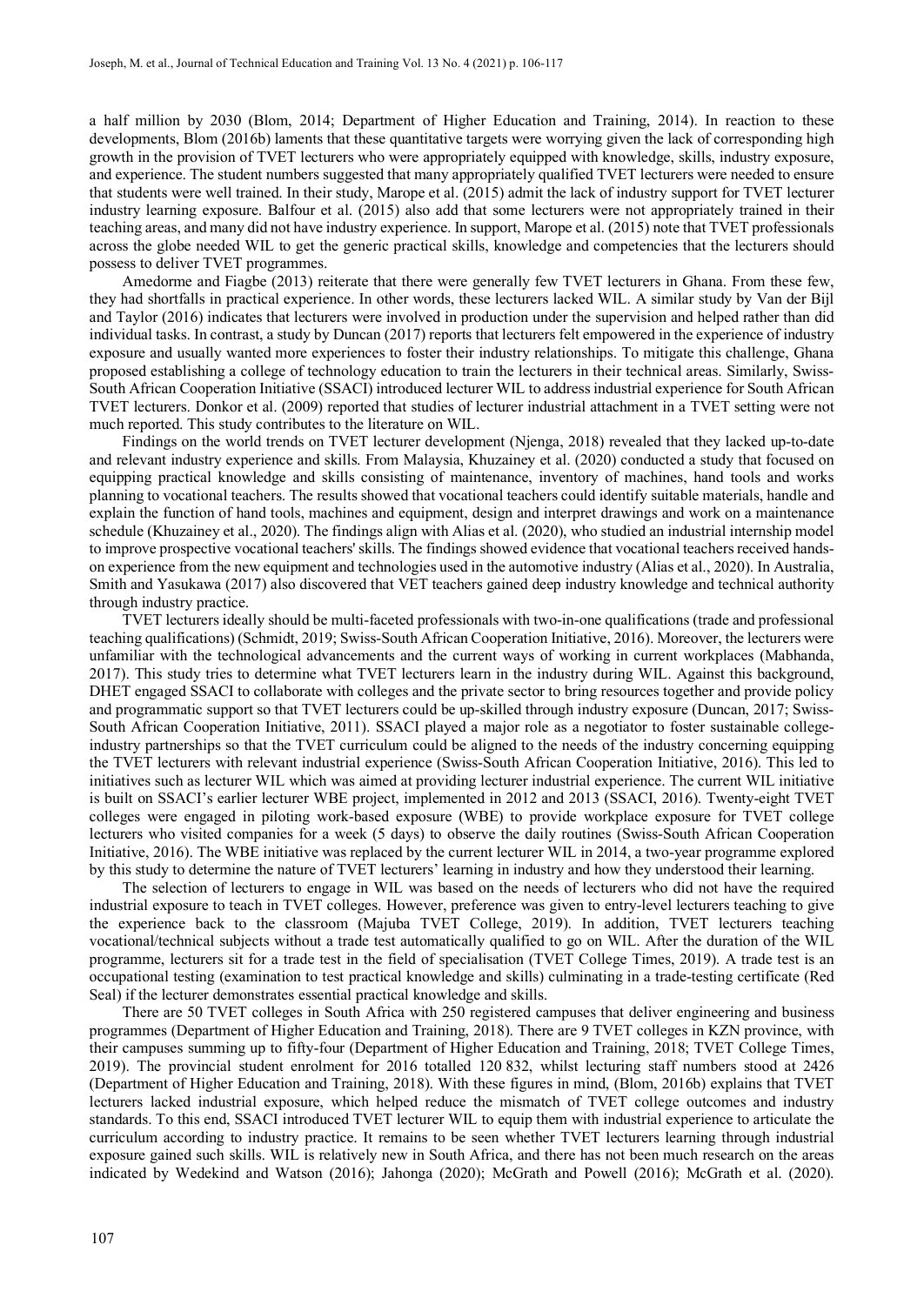Advocates for WIL such as Mutereko and Wedekind (2017); Papier (2017); and Blom (2015, 2019) acknowledge the limited research and the need for more engaged studies in this niche. The learning activities that offered some learning included bricklaying, plastering, welding, troubleshooting, machining, assembling parts, electrical installations, plant and general maintenance. Generally, what emerged around the nature of TVET lecturer learning during WIL was that these lecturers experienced learning through two major spaces: through practice and other people.

In interpreting data, literature was drawn to establish alignment with existing research. Kolb (1984) Experiential Learning Theory (ELT) was used to explain the findings. Kolb's theory portrayed experiential learning as appearing in a cyclical pattern with four stages: concrete experience, reflective observation, abstract thinking and active experimentation. Thus, the theory helped to understand whether lecturers experienced learning through all the stages in that order or a divergent manner determining how they experienced learning. The research question about the nature of TVET lecturer learning was addressed through themes and sub-themes. Seven themes emerged from the data addressing this research question. These were, learning through practice, learning from planned and unplanned maintenance and repair, learning through documents of practice, learning through diagnosis and troubleshooting, learning through fabrication and machining, learning through safety talks and learning through machines and equipment.

## **2. Methodology**

As Cohen et al. (2017) explained, the research was located in the interpretive paradigm, as concerned with understanding the world as it is from subjective experiences of individuals. The study used a qualitative research approach and adopted a multiple case study design. The data were analysed qualitatively using the inductive process of organising data into themes.

#### **2.1 Population**

This study's population was lecturers in the three TVET colleges on WIL or those who completed WIL in KZN province. The total population of TVET lecturers in South Africa stood at 10 504 in 2015 (Department of Higher Education and Training, 2017a, 2017b). At least six months after their completion of WIL, lecturers were identified to capture their detailed experiences while they still remembered. The similar characteristics are that they are TVET lecturers who are eligible to go on WIL. The industry personnel hosting the lecturers on WIL formed part of the population.

## **2.2 Sampling**

Sampling entails the selection of participants who wield rich data in research. The sampling technique used was a nonprobability sampling design: convenience and purposive sampling because participants were selected according to the researcher's judgment. Convenience sampling is non-probability sampling where members of the target population, as noted by Cohen et al. (2017), are chosen for a study if they fulfil some particular practical criteria. In this study, Thee TVET Colleges were convenience sampled, wherein the population elements are selected based on the fact that they are easily and conveniently available" (Maree (2012, p. 177). In this regard, the participant selection criteria used was geographical proximity, availability at a particular time, easy accessibility or willingness to participate in the study. Thus, convenience sampling in this study was used to sample out the research units. The research participants, namely, 18 lecturers and 9 company personnel, were selected using purposive and convenience sampling. Therefore, these selection techniques were appropriate for the study. The industry personnel hosting WIL lecturers were conveniently selected to participate in the study as they had hands-on experience with lecturers during WIL.

In qualitative research, the reasoning of selection is grounded in the value of information-rich cases where this is not available through a random sampling technique. Merriam (2002) supports that purposive sampling seeks informationrich cases that can be studied in a great deal about issues of central importance to the purpose of my research. From this perspective, the purposeful selection is selected for accessing appropriate data that "fit the purpose of the study, the resources available, the questions being asked, and the constraints being faced" (Patton, 2002, p. 242). It suggests that purposive sampling can play a pivotal role in selecting participants with core experience and valuable input. Table **1** below shows the study participants.

Table 1 shows the total number of study participants (lecturers and company personnel) and their areas of specialisation. The total number of participants for the study was twenty-seven (18 TVET lecturers and 9 industry personnel).

|                                  |  | Lecturers on WIL |                                                         | <b>Lecturers who completed</b><br>WIL. |  |  | Industry personnel  |         |                     |
|----------------------------------|--|------------------|---------------------------------------------------------|----------------------------------------|--|--|---------------------|---------|---------------------|
| Number of<br><b>Participants</b> |  |                  | Civil Electrical Mechanical Civil Electrical Mechanical |                                        |  |  | Training<br>manager | Foreman | Training<br>officer |
|                                  |  |                  |                                                         |                                        |  |  |                     |         |                     |

**Table 1 - The study participants**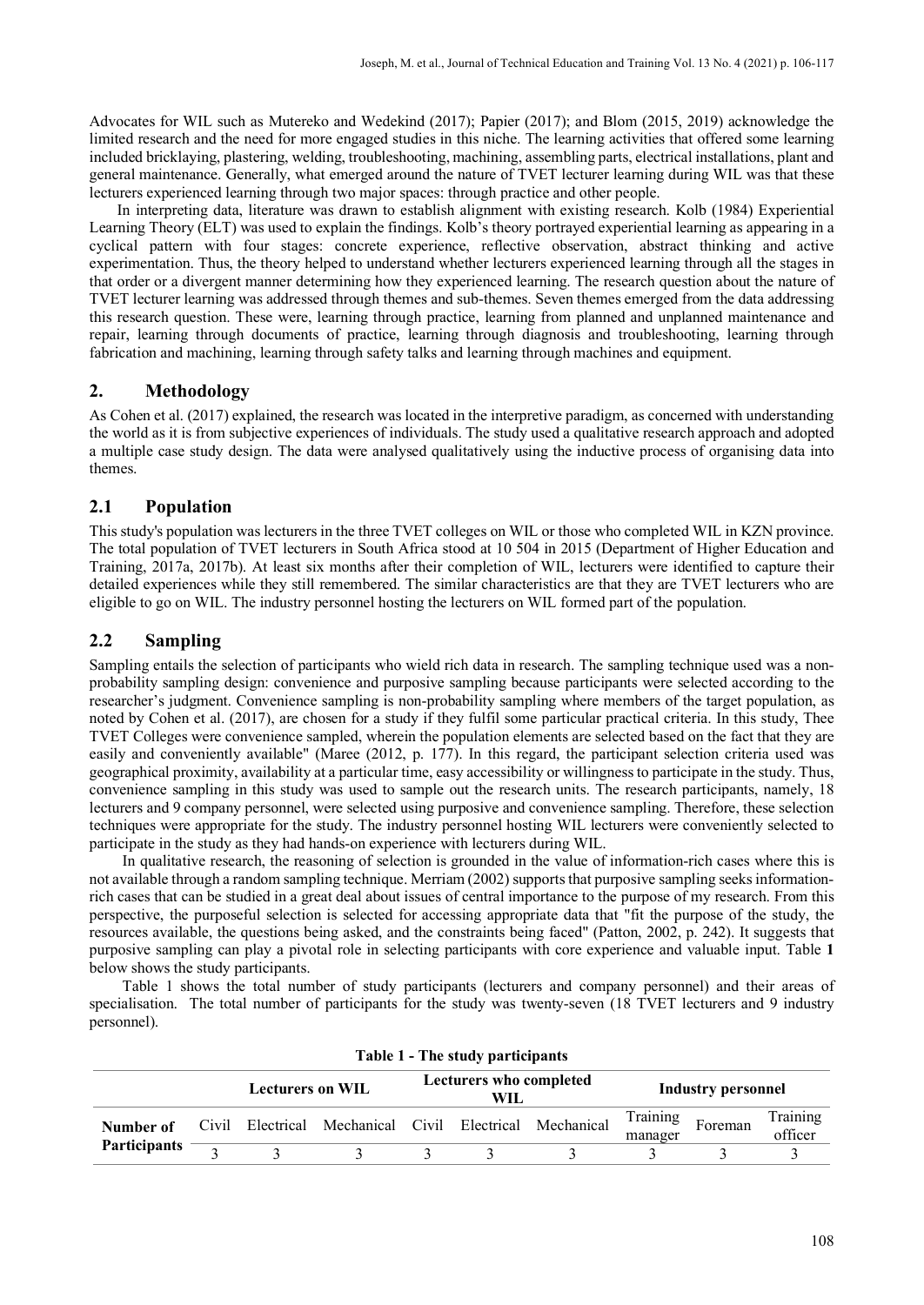| Total per<br>category        |                                       |  |
|------------------------------|---------------------------------------|--|
| <b>Total</b><br>participants | <b>^^</b><br>$\overline{\phantom{a}}$ |  |

# **2.3 Research Instrument**

In this study, a voice-recorded face-to-face semi-structured interview was used to gather data (18 TVET lecturers and 9 industry personnel). The interview process involved introductions and explaining the purpose of the study. The informed consent form was explained to the interviewee before signing, stressing the liberty to withdraw at any time. The researcher gave some remarks at the end of the interview and offered refreshments. This instrument was suitable for gathering qualitative data in line with the research paradigm, design and approach. The tool was piloted to address possible shortfalls that may be deep-rooted in wording and ambiguity. Trustworthiness and dependability of research findings were tested by going back to participants the transcripts (Johnson & Onwuegbuzie, 2004). This exercise provided some confidence in the truth of the findings.

## **2.4 Interviews**

A face-to-face semi-structured interview was used on 18 TVET lecturers and 9 industry personnel. Due to the scarcity of industry experience, available WIL lecturers in civil, electrical and mechanical disciplines were selected according to the researcher's judgment. They were either on WIL or had just completed WIL within six months. The assumption was that those who completed WIL would still have vivid memories about their experiences within six months. Purposive and convenience sampling were used to select lecturers and company personnel, respectively. An interview requires the participant to answer a set of predetermined semi-structured questions (Nieuwenhuis, 2015). A semi-structured interview schedule was used to guide the TVET lecturer and industry personnel interviews. The interview allowed the participants to air their views. The interview allowed probing the participants' responses to generate rich data. Attentiveness was achieved by using an audio recording device to give more attention to the participants rather than taking notes. Stringer (2008) agrees that voice recording allows acquiring a detailed and accurate interview account.

# **2.5 Data Generation Procedure**

The data generation procedure was as follows:

- A clearance letter was obtained from the university Institutional Research Ethics Committee (IREC).
- Approval was sought from TVET college management.
- After finalising the appointment and meeting with the participants, introductions and explanations on the purpose of the study as per the consent letter were done, and the consent form was signed before the interview.
- The interview started using the semi-structured schedule and voice recording.
- Transcription of each recording followed immediately after each interview.

There were challenges to access industry personnel during the data gathering process as they shifted appointment dates due to work commitments. Gatekeeper letters were received late from college principals, which delayed the planned interview schedule. The training managers and the DHET provincial office were engaged to help facilitate the appointment meetings to circumvent this challenge. Overall, there was no impact on the findings.

# **3. Data Analysis**

Qualitative data analysis is an inductive process of organising data into categories and identifying patterns and relationships among the categories, and asking questions about those patterns (Maree, 2012; McMillan & Schumacher, 2010). Similarly, Mouton et al. (2006) explain data analysis as breaking up data into manageable themes, patterns, trends and relationships. The following six steps of thematic data analysis were followed:

- In-field data analysis inductive analysis to identify patterns.
- Transcribing the voice-recorded tapes.
- Organising and indexing gathered data.
- Coding deductive analysis.
- Developing themes.
- Exploring/juxtaposing the relationships among the different themes.

Thematic analysis was supplemented by narratives that aimed at tapping from the lived experiences of the research participants.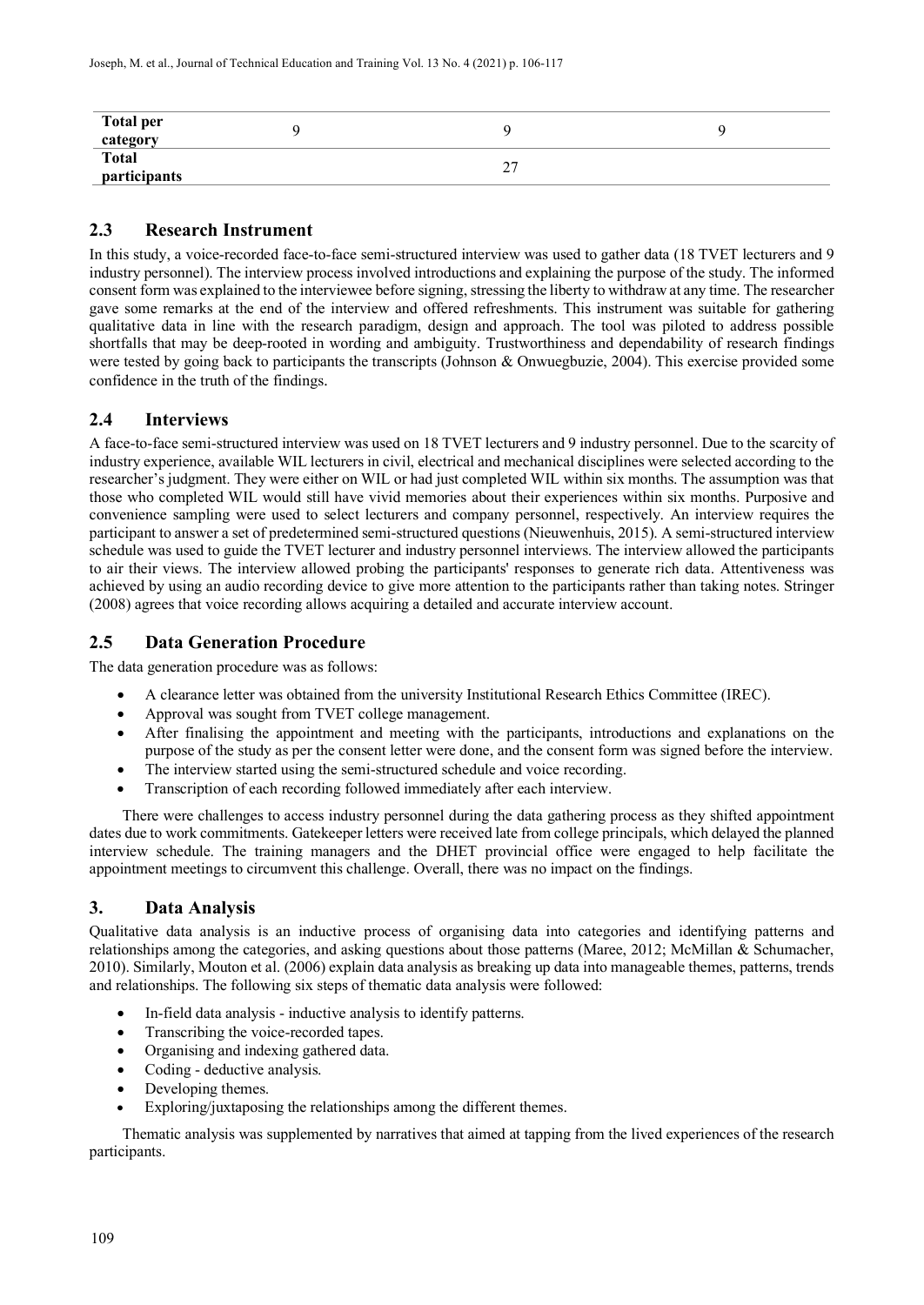## **4. Results and Discussions**

Both the responses from TVET lecturers on WIL and industry personnel were integrated and presented together as they were broadly similar. Where some differences occurred, they were highlighted. A total of 27 participants were involved in the study. Figure 1 below displays the theme and sub-themes. Those, which stood out according to participant responses were discussed in the discussion of results. The sub-themes that stood out in the responses were learning through practice, learning through planned and unplanned maintenance and repair and learning through documents of practice. [Table 2](#page-4-0) below shows the participant responses for each theme.



**Fig. 1 - Themes and sub-themes**

<span id="page-4-0"></span>Table 2 below shows participant responses as highlighted under each sub-theme. The participants involved 18 TVET lecturers and 9 industry personnel in civil, electrical and mechanical trades.

|                              |           |                                  |                                                                                 |                          | $\frac{1}{2}$                                          |                                 |                                |                                                                             |
|------------------------------|-----------|----------------------------------|---------------------------------------------------------------------------------|--------------------------|--------------------------------------------------------|---------------------------------|--------------------------------|-----------------------------------------------------------------------------|
| Participant                  | Sub-theme | earning through<br>practice<br>╾ | and repair<br>umplanned<br>through<br>maintenance<br>and<br>Learning<br>planned | of practice<br>Documents | earning through<br>troubleshooting<br>and<br>diagnosis | and<br>machining<br>Fabrication | Safety Talks and<br>Procedures | аnd<br>$\mathbf{d}$<br>Learning through<br>of machinery<br>equipment<br>use |
| Lecturer totals              |           | 17                               | 15                                                                              | 14                       | 8                                                      | 8                               | 8                              |                                                                             |
| Total for industry personnel |           | 5                                | 6                                                                               | 4                        | 8                                                      | $\overline{2}$                  | 8                              |                                                                             |
| Grand Total for participants |           | 22                               | 21                                                                              | 18                       | 16                                                     | 10                              | 16                             | 11                                                                          |

**Table 2 - Research participant responses**

Table 2 above shows lecturer interview responses. Learning through practice (17), learning through planned and unplanned maintenance and repair (15), documents of practice (14) were the standing out responses from TVET lecturers. There were eight responses stating learning through diagnosis and troubleshooting, another eight for fabrication and machining, and six acknowledged learning through the use of machinery and equipment. The researcher immersed in the data and went over the data repeatedly, shuffling and reshuffling to match related responses. Figure 2 below shows how data was organised.

| Table 3 - Coding |                               |                              |  |  |  |  |
|------------------|-------------------------------|------------------------------|--|--|--|--|
| Code             | <b>Categories</b>             | <b>Theme</b>                 |  |  |  |  |
| Job cards        | Documents of practice         |                              |  |  |  |  |
| Log book         |                               |                              |  |  |  |  |
| Permit           |                               |                              |  |  |  |  |
| Fault finding    | Diagnosis and troubleshooting | Learning<br>through practice |  |  |  |  |
| Welding          | Fabrication and machining     |                              |  |  |  |  |
| Machining        |                               |                              |  |  |  |  |
| Gouging          |                               |                              |  |  |  |  |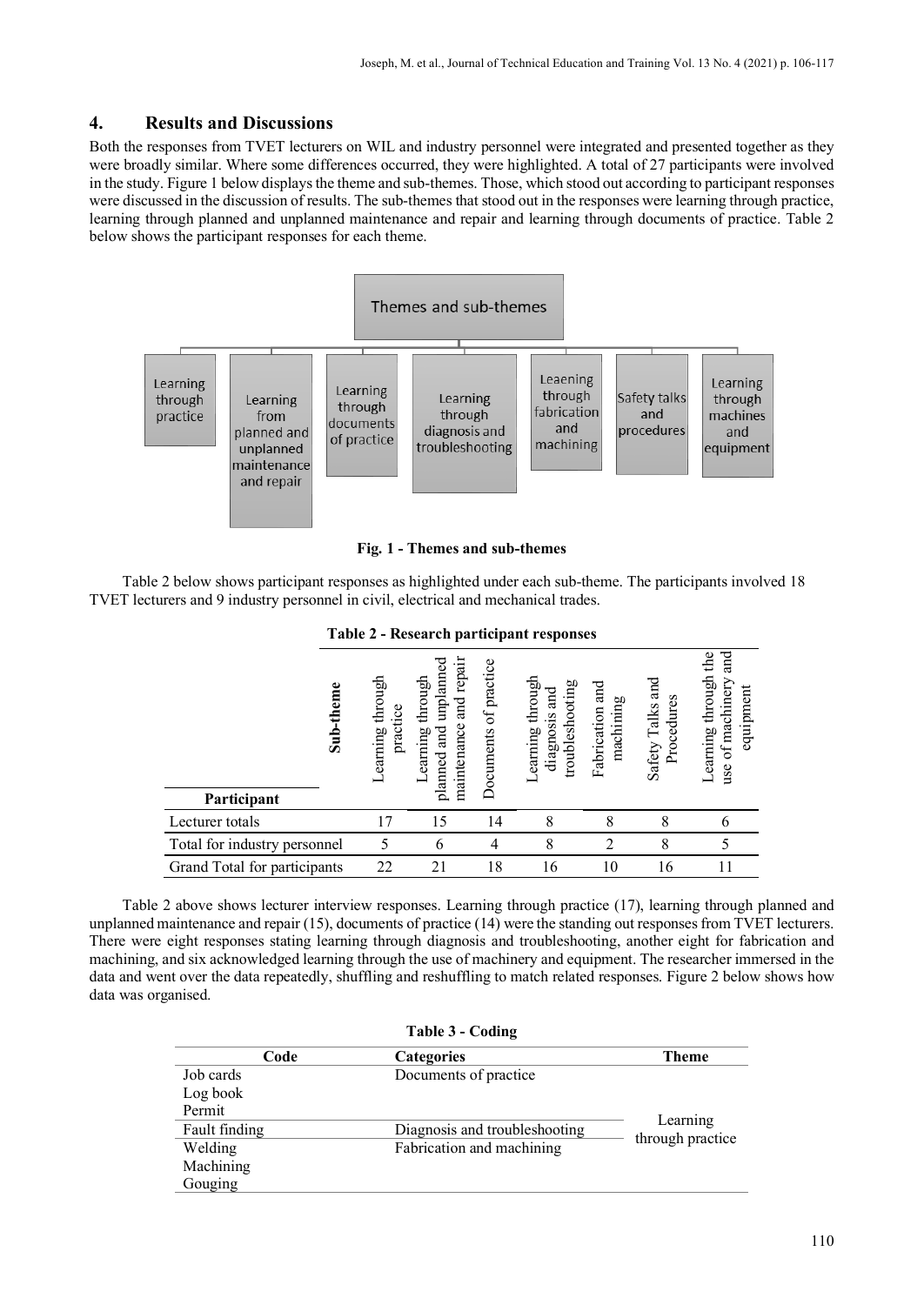| Machine controls              | Experimentation with machines |  |
|-------------------------------|-------------------------------|--|
| Induction process             | and equipment                 |  |
| Training                      |                               |  |
| Sweeping                      | Safety workshops and          |  |
| Safety videos                 | housekeeping                  |  |
| Hazards                       |                               |  |
| Working practices             |                               |  |
| Safety meetings               | Safety talks and procedures   |  |
| Tailgate meetings             |                               |  |
| Safety tips                   |                               |  |
| Personal protective equipment |                               |  |
| (PPE)                         |                               |  |
|                               |                               |  |

Table 3 above shows how data was organised and coded to reflect the main theme which informed the study. Further discussion of the results follows below.

#### **4.1 TVET Lecturers Learnt Through Practice**

TVET lecturer learning through practice was one of the major themes that emerged. The findings confirm that the TVET lecturers were learning through practice. TVET policy prescribes that training programs require the WIL component to be authentic and set up in an industry-appropriate setting and become an integral part of the industry's experiential learning (Van der Bijl & Taylor, 2018). In the same study, it was further (Van der Bijl & Taylor, 2018) highlighted that TVET lecturers attend WIL to gain practical experience and bridge the college curriculum and industry requirements gap. This is a clear indication that lecturers learn through practice when they engage in hands-on tasks. The engagement of lecturers in the industry presented them with opportunities to participate actively in practical learning. Some lecturers also learnt from planned and unplanned maintenance and repair.

The WIL component offers TVET lecturers the experiential learning experience required to be successful lecturers in South African higher education spaces. This is supported by Kolb (1984), who stresses that experiential learning allows individuals to learn by doing the actual work in an industrial environment. In support, Billett (2010) highlights that learning through practice offers TVET lecturers and students the opportunity to develop the skills needed for work and that WIL is an essential process for developing occupational competence. Thus, learning through practice made a critical influence on the initial and ongoing development of occupational competence for TVET lecturers. Van der Bijl and Taylor (2018) reveal that Planned and Unplanned Maintenance and Repair

Some scholars (Akkerman & Bakker, 2012; Malale & Sentsho, 2014) confirm routine work as boring, where big companies use line production, and one repeats the same operation sequence. While routine work is monotonous, other people could grasp the concept and become specialists in that particular work aspect. Some of the lecturers experienced learning through planned maintenance.

They used different types of tools as described by electrical Lecturer 3 at Company 3:

*Most of the time we fix overhead lights, do testing in the control room for balanced loads and take readings on the panels for the current, voltage and power using multimeter.*

The response from the TVET lecturer suggested that they experienced learning from fixing faulty equipment. The maintenance issue as a source of experiential learning was highlighted by Lecturer 16 from the electrical industry at Company 3, who expressed the following experiences:

> *We learnt all procedures for installing electrical systems as well as local regulations and safety requirements. We completed maintenance work orders on electrical equipment, electrical wiring tasks, alignment adjustments, equipment calibration following manuals, diagrams, and equipment specifications to avoid unwanted costly breakdowns or fatalities.*

The nature of lecturer learning during WIL was revealed by Lecturer 16 at Company 3, who showed that they experienced learning from installation and maintenance procedures during their planned and unplanned maintenance duties. These procedures match the findings of Tse (2010) that placements help develop practical skills through work procedures. While the nature of learning through WIL seemed similar throughout different companies, the use of different experiential learning techniques and diverse learning opportunities and experiences could provide some benefit (Kolb, 1984; McLeod, 2017). Mechanical fitter and turner Lecturer 6 at Company 2 said:

> *We were maintaining machines and machining shafts as per the sample. I used to juggle between the two sections: the one day, I will be with the fitters and the other day, with the turners at the workshop.*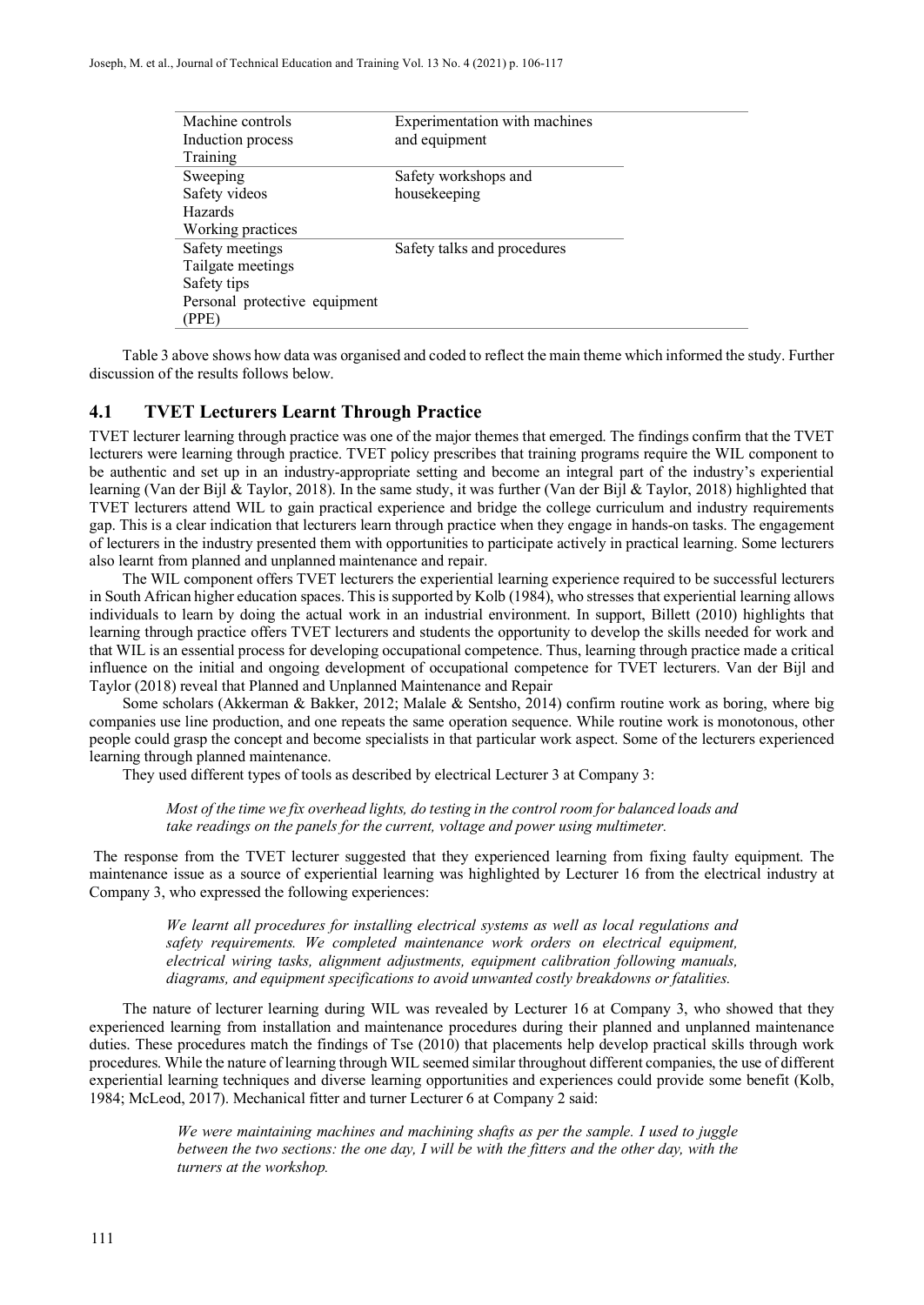Mechanical Lecturer 9 at Company 2 also explained:

*We did daily routine maintenance to check if the machine filter was not stuffed with dirt. I write it down on the machine that a belt was changed, which will help the engineers and technicians see the machine's belt life before changing it.*

Both Lecturers 6 and 9 experienced learning during WIL through routine maintenance, which involved repairing dysfunctional machines. Lecturer 6 seemingly experienced learning through stripping machines and replacing worn parts. Routine maintenance was described by Verma and Ramesh (2007) as an effective strategy of minimising operation costs and maximising plant availability since downtime could be costly. Kolb posits that individuals construct meaning from their experiences (Kolb, 2014). From the literature, practical industry experience allowed teachers to take a closer look into the world of work and to be able to adjust learning materials to industrial needs (Bukit, 2012).

## **4.2 Differences in Naming Documents of Practice**

Data reveal that each company used different terms to describe the documents of practice. Some companies used the term work schedule instead of a job card, yet they all served the same purpose. The use of different names and terms to describe the documents of practice by companies shows inconsistency in the industry. Fourteen TVET lecturers during WIL were consistent in naming the documents of practice they learnt from, which guided their work. The documents of practice, in this case, included job cards, logbooks, manuals and work schedules. During maintenance, the artisan needed to instruct the task to be done. A lecturer in the electrical industry at Company 3 illustrates learning through a job card: "*Our supervisor receives a job card explaining what we are going to do and where? How many hours and personal protective equipment (PPE) we need?" (Lecturer 3).* Similar sentiments were echoed by mechanical Lecturer 9 at Company 2, who explained:

> *We use a job card to attend to a problem on the machine. If you do not attend the job card, the operator will record that no maintenance was done, which might cause conflict between the operations and workshop maintenance team.*

Responses by Lecturers 3 and 9 show concurrence on using a job card at mechanical Company 2 and three other electrical companies. The job cards contained information on the job and details about what needed to be done, expected completion time and resources needed to ensure the job was successfully and safely completed. The above remarks from lecturers were supported by the industry personnel like Training Manager 2 at mechanical Company 2, who said:

> *Job cards are issued to artisans as team leaders. Lecturers are assigned to artisans who give them sub-tasks to do. The lecturers' responsibility is to make sure tools are taken to and from workplaces and jot notes for future reference. Supervisors prioritise work on specific jobs and direct artisans to work on it.*

At Company 1, lecturer 1 explained:

*"We used work permit which had details of tasks for each day. The permit or schedule was derived from the building plans".*

Artisans were team leaders who delegated subtasks to lecturers learning through practice during WIL, for example, collecting and packing back tools. Bergami and Schuller's model states that new learning ensues as the lecturer faces industrial exposure, where they learn practical skills, putting theory into practice (Bergami & Schuller, 2009). Even though a job card was available, the supervisor's decision took precedence by prioritising specific tasks over others to prioritise crucial operations. The findings confirm what Training Manager 2 said about team leaders prioritising work. Besides itemising the tasks, it appeared that the document also contained authority to work on the site. Hence, some called it a permit.

## **4.3 Learning from Diagnosis and Troubleshooting**

Twelve lecturers learning through practice during WIL experienced learning from troubleshooting and diagnosis, which generally identified faults arising from a part failure by analysing and examining a machine's signs and symptoms. Lecturer 2 from the instrumentation and electronics industry at Company 3 responded: "*I learnt calibrating skills, soldering skills, troubleshooting skills. We learnt to open machines, fix and assemble back all parts in their original positions".* Lecturers learning during WIL also involved calibrating instruments' accuracy by collating their readings with standard measurement. According to Kolb (1984), lecturers had hands-on, new experiences and challenges during WIL. Kolb's theory also confirms learning to solve problems by thinking, doing and using learning to find solutions to practical tasks. The diagnostics and troubleshooting discussion suggested that TVET lecturer learning during WIL was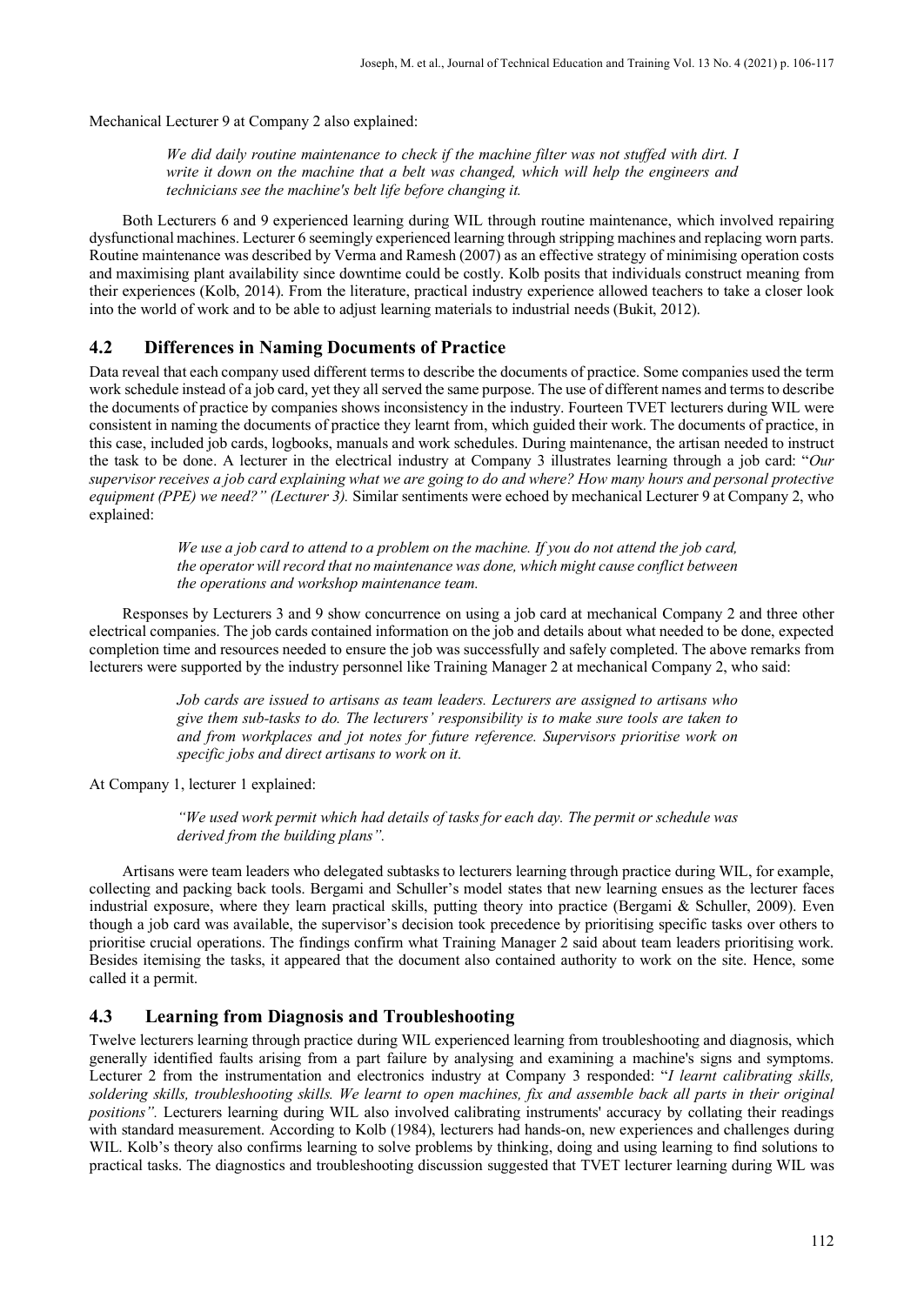also through fault-finding and repairing equipment. It appeared that only electrical and mechanical industries did fault finding (troubleshooting) and diagnostics because of the nature of the industries.

# **4.4 Fabrication and Machining Processes**

Some lecturers learnt from fabrication and machine processes. In explaining TVET lecturers' learning experiences on a typical working day, Lecturer 4 at Company 2 said: "*… fabrication of different components was done. I did gouging, repair and maintenance work on feeders and used drawings".* Generally, the gouging procedure was a welding process where boiler making lecturers created a groove on metal using a gouging rod. Machining involved shaping, cutting profiles and removing material from a workpiece using specially designed tools. The definitions reflected machining as a manufacturing process encompassing a broad range of technologies, machines and techniques. The TVET lecturer had practical experience through fabrication, where they were welding and carrying out maintenance repairs and interpreting and using drawings. In line with Kolb's theory, Lecturer 4 experienced the first stage of the experiential learning cycle, which is about the concrete experience - the actual performance of the work through fabrication and maintenance. Reviewed literature confirms that lecturers who engaged in learning through practice during WIL updated their skills and knowledge through new equipment, tools, materials and technology (Clayton, 2013).

# **4.5 Learning when Experimenting with Machines and Equipment**

It was found that some lecturers learning involved experimentation with machines and equipment. Experiential learning in the industry was based on the use of different machines and equipment. Six lecturers experienced learning from machines and equipment from the eleven participants who referred to learning through machines and equipment. Mechanical Lecturer 6 at Company 2 said: "*Before using machinery, artisans introduce the machines and show all the controls and operations on a short course".* The lecturers experienced learning from using machines and from machine parts and their functions. Civil engineering Lecturer 1 at Company 1 reported learning from using machines: "*With the help of my supervisor I used vibrating machine, grinder, drill, mobile concrete mixer, bar bending, plastering machine and automatic tiling machine". In a similar vein, Training Officer 1 at civil engineering Company 1 reported: "Before any new person starts work at a company, they must be trained for all equipment so that they will not hurt themselves*". There was agreement that lecturers using machines during WIL learnt through induction as indicated by Training Officer 1 and Lecturer 6. Drawing on Kolb's theory, this is consistent with concrete experience, which is practical exposure where lecturers learn new experiences (McLeod, 2013). The TVET lecturer learning from using equipment during WIL was preceded by training on using machines. Literature studied (Govender & Wait, 2017) revealed significant WIL benefits through induction, where lecturers are introduced to the equipment, working teams, and allocated tasks and responsibilities.

# **4.6 Learning from Safety Workshops and Housekeeping**

The research findings indicate that TVET lecturers learnt from safety workshops and housekeeping. Safety issues were generally regarded as essential to lecturer learning during WIL as they organised training sessions where lecturers were conscientious about the safety procedures and work hazards to avoid incidents and fatalities during work operations. Twenty participants showed that they experienced learning through safety workshops. Safety referred to managing all operations and events within an industry to protect its employees and assets by minimising hazards, risks, accidents and near misses (Mora et al. 2018). A majority of lecturers (17) revealed that there was learning through housekeeping discussions. Mesuwini (2021) defines housekeeping as putting order in a workplace regarding tools and equipment and keeping work areas clean and walkways free. Regarding housekeeping, mechanical Lecturer 9 at Company 2 noted: "*At the end of the day, the workshop and tools must be clean after use. The next shift must find a clean workshop with tools back in their places".* A lecturer at a civil engineering Company 1 responded about housekeeping:

> *We clean up and take tools back to the storeroom, especially the expensive ones like the electrical tools. We put wheelbarrows, spades, levels and small tools in the temporary storeroom (Lecturer 13).*

The responses suggest that the nature of lecturer learning through housekeeping instructions during WIL involved taking charge of housekeeping duties. They learnt to keep a clean workplace at all times. They also learnt to place clean tools at their correct places after work.

# **4.5 Learning from Safety Talks and Procedures**

It was found that TVET lecturers learnt from safety talks and procedures. A safety talk continually reminded employees, including TVET lecturers, that safety was essential in the industry. Eight lecturers reported learning from safety talks and procedures. Safety talks and procedures differ from morning meetings in that only safety concerns were addressed, and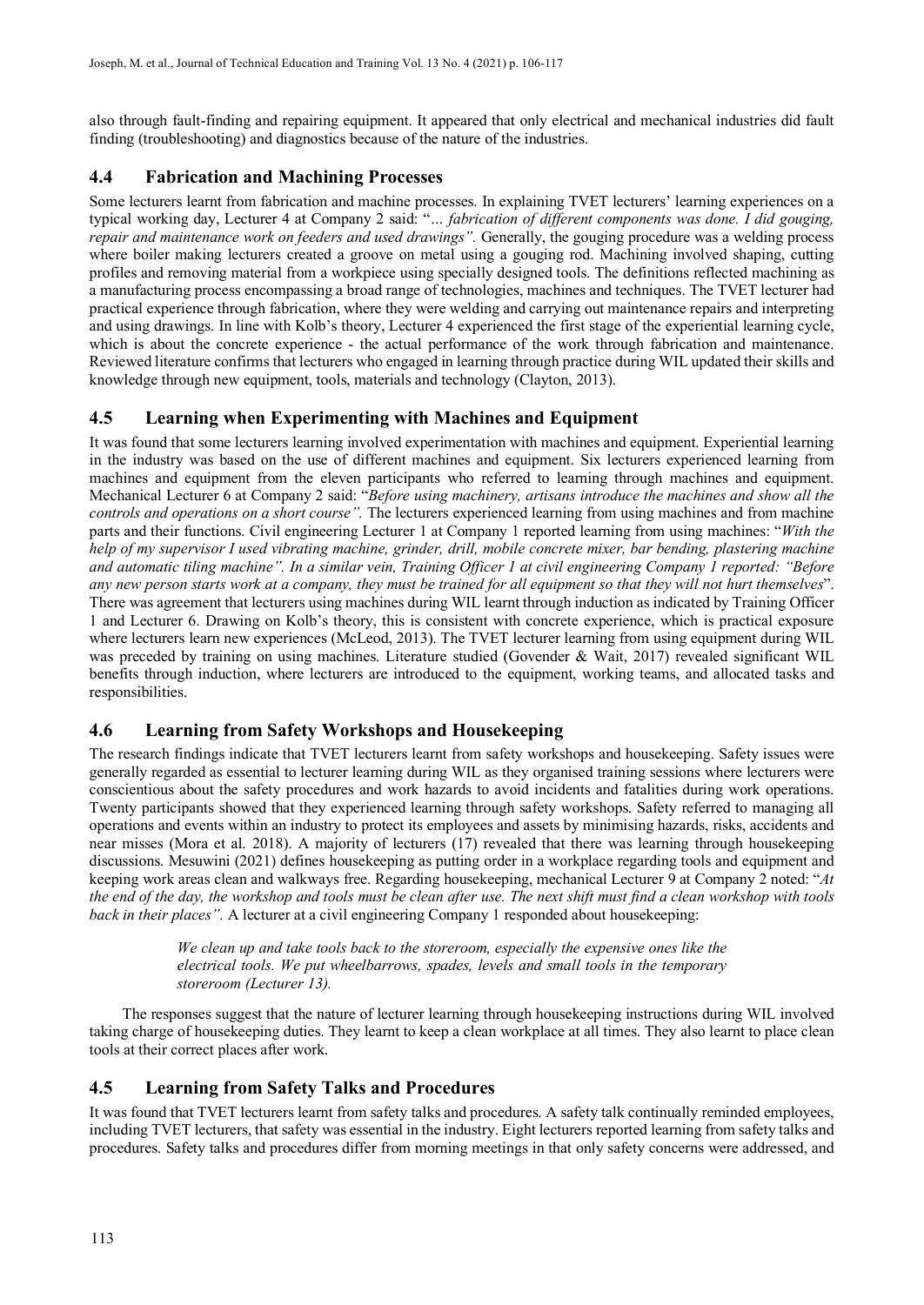they were conducted informally where no minutes were taken. Safety talks<sup>[1](#page-8-0)</sup> showed workers and employers' commitment to safety issues by setting expectations, increasing hazard awareness, and reinforcing safe working practices (Olson et al., 2016). Mechanical Lecturer 6 at Company 2 said: "Firstly, *we are reminded of the importance of safety. After that, we get updated on safety issues about behaviour, hazards and PPE".* A civil engineering Lecturer 8 at Company 1 also responded about safety talks:

#### *The safety officer spoke about safety hazards or incidents, which took place a day before to prepare us for the day. Safety PPE is important in the construction industry.*

The lecturer comments align with Kolb's theory, which recommends a concise and logical approach where people require a clear explanation about concepts rather than a practical opportunity. Researched literature Van der Bijl and Taylor (2018) confirms*: "There are many things that we somehow neglect, like the safety procedures that need to be in place before the job can be done".* This is consistent with employer demands in companies that were explored. During these safety talks, TVET lecturers learnt the essential safety tips to approach tasks cautiously. Kaskutas et al. (2016) study indicate that safety talks improved communication, empowered workers, reduced injuries, and improved workplace safety procedures. Lecturers learnt to identify hazards by looking at safety videos, attending safety courses and teamwork. A safety team-talk appeared to be a platform in all industries where lecturers on WIL learnt safety procedures. Safety protocols align with Kolb (1984), who emphasises the process of adaptation to a learning environment.

#### **5. Conclusion and Recommendation**

From the discussion above, the nature of TVET lecturer learning involved working on different machines and equipment. Their learning emerged by experiencing fabrication, machining, assembling, planned and unplanned maintenance and repair, and installing installation. Lecturers experienced learning through Kolb's concrete experience and active experimentation. Mechanical lecturers indicated learning from automated equipment, while civil engineering lecturers experienced learning from using new machines. Therefore, lecturer learning was centred on the use of machines.

The findings revealed that eight lecturers also experienced learning through comprehensive practical experiences on diagnosis, troubleshooting, and repair engineering components during WIL. It appeared that only lecturers from electrical and mechanical industries experienced learning from fault-finding and diagnostics skills. The tasks discussed reflected examples of concrete experience. During WIL, lecturers benefitted through artisans' guidance who explained job card instructions and delegated sub-tasks to lecturers during meetings. They analysed practical situations encountered and made conclusions that resulted in new learning experiences. In all industries, work schedules guided daily tasks and captured records of events.

According to Kolb (1984), lecturers used reflection-on-practice to look back and learn from reflection on their experiences to improve processes or uphold acceptable practices in their subsequent experiences. Lecturers must reflect on and observe their experiences from many perspectives, giving rise to new ideas or modifying existing concepts. Lecturers from civil and mechanical engineering industries were not allowed to use equipment without safety training, which minimised disastrous incidents. Therefore, lecturers learnt to identify hazards through videos, courses and teamwork. Through such learning methods, Kolb regards the lecturers as viewing concrete situations from several viewpoints, gathering information and using imagination to solve problems (Kolb, 1984). It appeared that safety team talks promoted learning through hazard awareness in all industries explored where these lecturers on WIL learnt safety practices and PPE use.

Overall, the nature of TVET lecturer learning during WIL was from hands-on experiences with machines and equipment, and safety talks and procedures. From the discussion, some TVET lecturers experienced all four stages of Kolb's theory during WIL, while others did not go through all stages due to their host industries' nature of business. Specialist industries led to repetitive experiences. Their experiences were not similar across industries because some lecturers worked under strict supervision while others worked independently on tasks. Therefore, TVET lecturers had different learning experiences depending on the hosting industry. To develop TVET lecturers in practical skills, they must engage in industry WIL from time to time to keep their skills dated.

The study recommends the policymakers and the DHET, Swiss-South African Cooperation Initiative (SSACI) and ity (SETAs) to start re-looking at the WIL initiative and how learning from practice can be factored in as a policy directive and necessary support and provision be made available for this crucial component of WIL as a means to improve TVET colleges as learning institutions.

#### **Acknowledgement**

<span id="page-8-0"></span>The professional support of Dr Thaba-Nkadimene is greatly acknowledged for guidance on this manuscript. The positive criticism from reviewers enhanced the quality of this paper.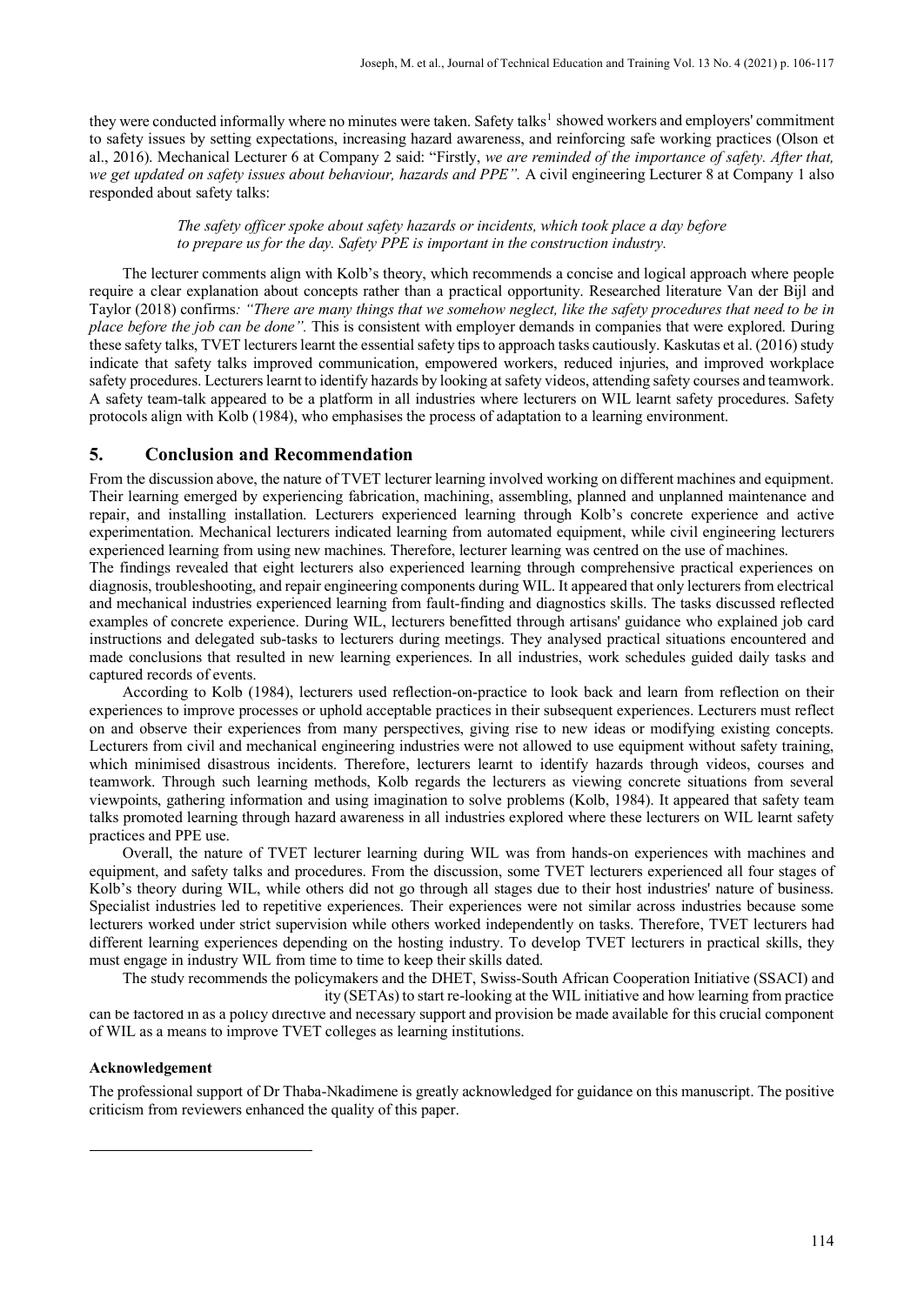#### **References**

Akkerman, S. F., & Bakker, A. (2012). Crossing boundaries between school and work during apprenticeships. *Vocations and learning*, *5*(2), 153-173.

Akoojee, S. (2016). Developmental TVET rhetoric in-action: the White Paper for post-school education and training in South Africa. *International journal for research in vocational education and training*, *3*(1), 1-15.

Akoojee, S., McGrath, S., & Visser, M. (2008). FET colleges in South Africa: Responsiveness to the challenge of skills for development. In H. S. R. C. (HSRC) (Ed.), *Human resources development review 2008* (pp. 254-277). HSRC Press.

Alias, M., Sofyan, H., & Triyono, M. B. (2020). Designing Industrial Internship Model to Improve the Skills of Prospective Vocational Teachers. *Journal of Technical Education and Training*, *12*(1).

Amedorme, S. K., & Fiagbe, Y. A. (2013). Challenges Facing Technical And Vocational Education In Ghana. *International Journal Of Scientific & Technology Research*, *2*(6), 253-255.<https://doi.org/doi=10.1.1.307.5235>

Balfour, R. J., Van der Walt, J. L., Spamer, E. J., & Tshivhase, A. C. (2015). Blended learning, and open and distance learning: implications for best practice in higher education: leading article. *Progressio*, *37*(1), 1-18.

Bergami, R., & Schuller, A. (2009). Perceptions on industry placements: a scoping study of academics in Australia. *The International Journal of Knowledge, Culture and Change Management*, *9*(9), 61-82.

Billett, S. (2010). *Learning through Practice: Models, Traditions, Orientations and Approaches*. Springer. <https://doi.org/DOI> 10.1007/978-90-481-3939-2

Blom, R. (2014). Towards a policy framework for work-integrated learning *The Southern African Society for Cooperative Education*, *2*(1), 14.

Blom, R. (2015). *Development of the Policy on Workplace-Based Learning* [Report 2: International Literature]. DOI: 10.13140/RG.2.2.12940.10883

Blom, R. (2016a). Throwing good money after bad: Barriers South African Vocational teachers experience in becoming competent educators. *Change Management in TVET colleges: Lessons learned from the field of practice. Johannesburg: Jet Education Services*, 47-63.

Blom, R. (2016b). *Towards a vocational pedagogy for South African TVET Educators* [https://www.academia.edu/22143098/Towards\\_a\\_Vocational\\_Pedagogy\\_for\\_South\\_African\\_TVET\\_Educators](https://www.academia.edu/22143098/Towards_a_Vocational_Pedagogy_for_South_African_TVET_Educators)

Blom, R. (2019). Politics or Pedagogy?: The Emergence of Workplace-Based Learning in South Africa. In *Global Perspectives on Work-Based Learning Initiatives* (pp. 26-56). IGI Global. [https://doi.org/DOI:](https://doi.org/DOI) 10.4018/978-1-5225- 6977-0.ch002

Bukit, M. (2012). Strengthening TVET Teachers' Education through Teacher-Industry Linkages. Collaboration in TVET, Germany.

Clayton, B. (2013, 4-5 December 2012). Keeping Current: The industry knowledge and skills of Australian TVET teachers. Collaboration in TVET Proceedings of The 2nd UPI International Conference on Technical and Vocational Education and Training, Bandung, Indonesia.

Cohen, L., Manion, L., & Morrison, K. (2017). *Research methods in education* (8th ed.). Routledge.

Department of Higher Education and Training. (2014). *TVET College Council Induction Training: Work Integrated Learning (WIL)*. Department of Higher Education and Training.

Department of Higher Education and Training. (2017a). *Skills Development ACT, 1998 (ACT NO. 97 OF 1998): SETA Workplace Based Learning Programme Agreement Regulations*. Department of Higher Education and Training.

Department of Higher Education and Training. (2017b). *Statistics on Post-School Education and Training in South Africa: 2015*. https://www.dhet.gov.za/DHET%20Statistics%20Publication/Statistics%20on%20Post-School%20Education%20and%20Training%20in%20South%20Africa%202015.pdf

Department of Higher Education and Training. (2018). *National Qualifications Framework ACT, 2008 (NO 67 OF 2008) Appointment of the Recognition of Prior Learning (RPL)*. Government Press.

Donkor, F., Nsoh, S. N., & Mitchual, S. J. (2009). Assessment of a supervised industrial attachment of a technical and vocational teacher education program in Ghana. *International Journal of Work-Integrated Learning*, *10*(1), 1.

Duncan, K. (2017). Developing lecturers at VET institutions through engagements with industry: The South African experience. In E. Friedhelm, H. Gesine, & L. Bernd (Eds.), *Vocational Education and Training in Sub-Saharan Africa: Current Situation and Development* (Vol. 1, pp. 67-73). W. Bertelsmann Verlag GmbH & Co. KG.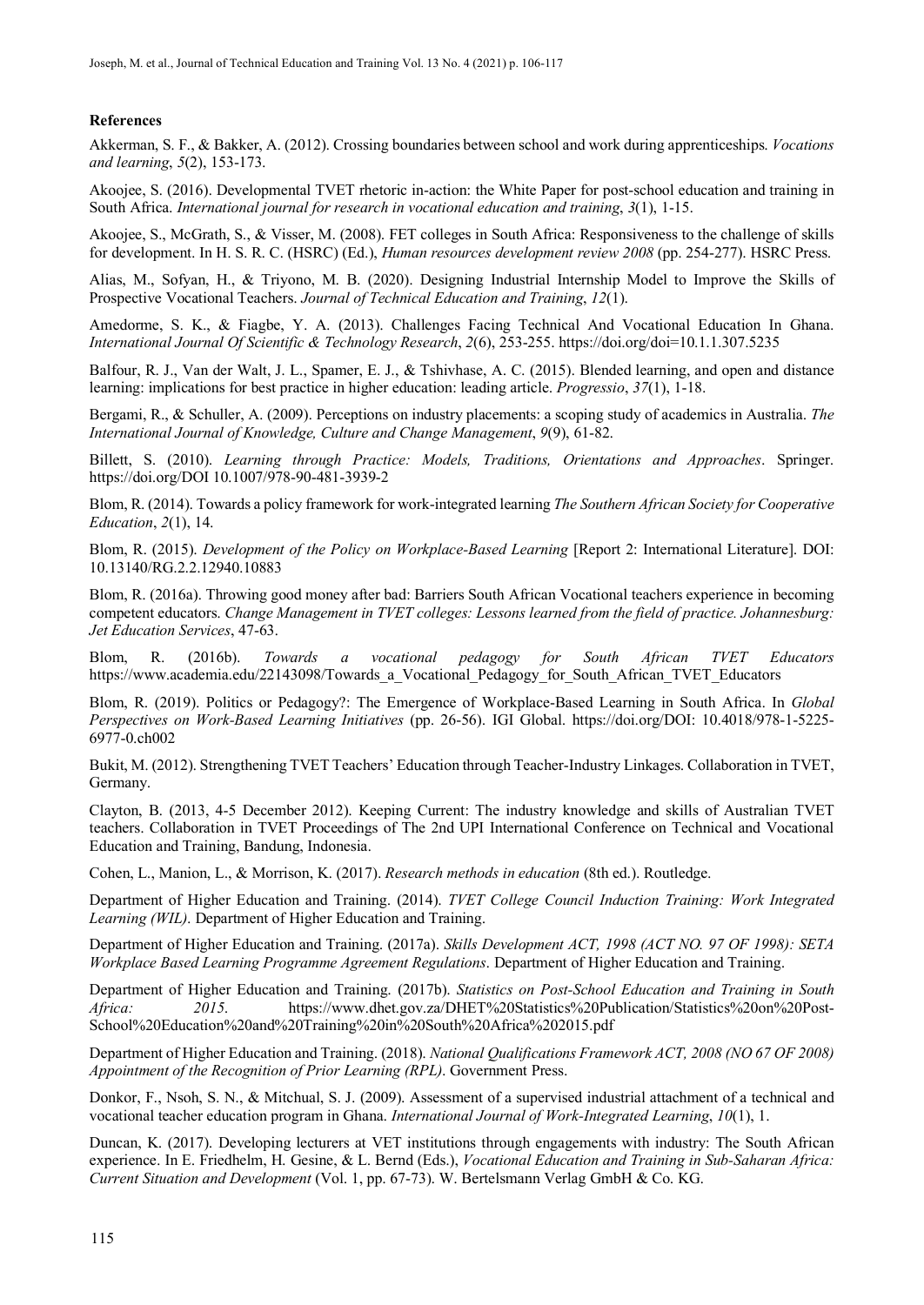Govender, C., & Wait, M. (2017). Work Integrated Learning benefits for student career prospects-mixed mode analysis. *South African Journal of Higher Education*, *31*(5), 49-64.

Human Resource Development Council for South Africa. (2014). *Study on Programmes Identified and Prioritised by the TVET Colleges Technical Task Team and its Work Streams*. [http://hrdcsa.org.za/wp-content/uploads/research](http://hrdcsa.org.za/wp-content/uploads/research-reports/PROFILE%20PAPER%20HRDCSA.pdf)[reports/PROFILE%20PAPER%20HRDCSA.pdf](http://hrdcsa.org.za/wp-content/uploads/research-reports/PROFILE%20PAPER%20HRDCSA.pdf)

Jahonga, W. M. (2020). *Effectiveness of supervised industrial attachment programme in technical and vocational education training (TVET) institutions in the North Rift Region, Kenya* Moi University].

Johnson, R. B., & Onwuegbuzie, A. J. (2004). Mixed methods research: A research paradigm whose time has come. *Educational Researcher*, *33*(7), 14-26.

Kaskutas, V., Buckner - Petty, S., Dale, A. M., Gaal, J., & Evanoff, B. A. (2016). Foremen's intervention to prevent falls and increase safety communication at residential construction sites. *American journal of industrial medicine*, *59*(10), 823-831.

Khuzainey, I., Zulkifli, M. N., Mohamad, R. S., & Leong, P. C. (2020). Technical competency among vocational teachers in Malaysian public skills training institutions: measurement model validation using PLS-SEM. *12*(1), pp.163-174. <https://publisher.uthm.edu.my/ojs/index.php/JTET/article/view/4078> (1)

Kolb, D. A. (1984). Experience as the source of learning and development. *Upper Sadle River: Prentice Hall*.

Kolb, D. A. (2014). *Experiential learning: Experience as the source of learning and development*. FT press.

Mabhanda, W. (2017). Industrial attachment challenges: Lessons drawn from Gweru Polytechnic College in Zimbabwe. *International Journal of Business and Management Invention*, *5*(9), 37-42.

Majuba TVET College. (2019). Majuba College NEWS. *12*. [https://majuba.edu.za/download-files/magazine/Majuba-](https://majuba.edu.za/download-files/magazine/Majuba-College-Magazine-2019.pdf)[College-Magazine-2019.pdf](https://majuba.edu.za/download-files/magazine/Majuba-College-Magazine-2019.pdf)

Malale, M., & Sentsho, L. (2014). Perceptions of Rural Further Education and Training (FET) College Students Towards Placement at Small, Medium and Micro Enterprises (SMMES): The South African Rural Perspective. *Mediterranean Journal of Social Sciences*, *5*(20), 683.

Maree, J. G. (2012). Career adapt-abilities scale—South African form: Psychometric properties and construct validity. *Journal of Vocational Behavior*, *80*(3), 730-733.

Marope, P. T. M., Chakroun, B. n., & Holmes, K. (2015). *Unleashing the potential: Transforming technical and vocational education and training*. UNESCO Publishing.

McGrath, S., & Powell, L. (2016). Skills for sustainable development: Transforming vocational education and training beyond 2015. *International Journal of Educational Development*, *50*, 12-19.

McGrath, S., Ramsarup, P., Zeelen, J., Wedekind, V., Allais, S., Lotz-Sisitka, H., Monk, D., Openjuru, G., & Russon, J.- A. (2020). Vocational education and training for African development: a literature review. *Journal of Vocational Education & Training*, *72*(4), 465-487.

McLeod, S. (2013). *David Kolb Learning Styles* [http://www.](http://www/) simplypsychology. org/learning-kolb. html

McLeod, S. (2017). *Kolb's learning styles and experiential learning cycle* [https://www.simplypsychology.org/learning](https://www.simplypsychology.org/learning-kolb.html)[kolb.html](https://www.simplypsychology.org/learning-kolb.html)

McMillan, J. H., & Schumacher, S. (2010). *Research in Education: Evidence-Based Inquiry, MyEducationLab Series* (7th ed.). Pearson.

Merriam, S. B. (2002). Introduction to qualitative research. *Qualitative research in practice: Examples for discussion and analysis*, *1*(1), 1-17.

Mesuwini, J. (2021). *Technical and Vocational Education and Training Lecturer Learning Through Work-Integrated Learning: A Study of Three Colleges in Kwazulu-Natal* [Thesis]. Durban University of Technology.

Mora, M., Juan, F., Medina, R., Angie, C., & Ramírez, A. E. (2018). Human recognition algorithm for industrial collaborative robots in automated waste separations tasks.

Mouton, J., Auriacombe, C., & Lutabingwa, J. (2006). Problematic aspects of the research, design and measurement process in Public Administration research: Conceptual considerations. *Journal of Public Administration*, *41*(3), 574-587.

Mutereko, S., & Wedekind, V. (2017). Work integrated learning for engineering qualifications: a spanner in the works? *Journal of Education and Work*, *29*(8), 902-921.